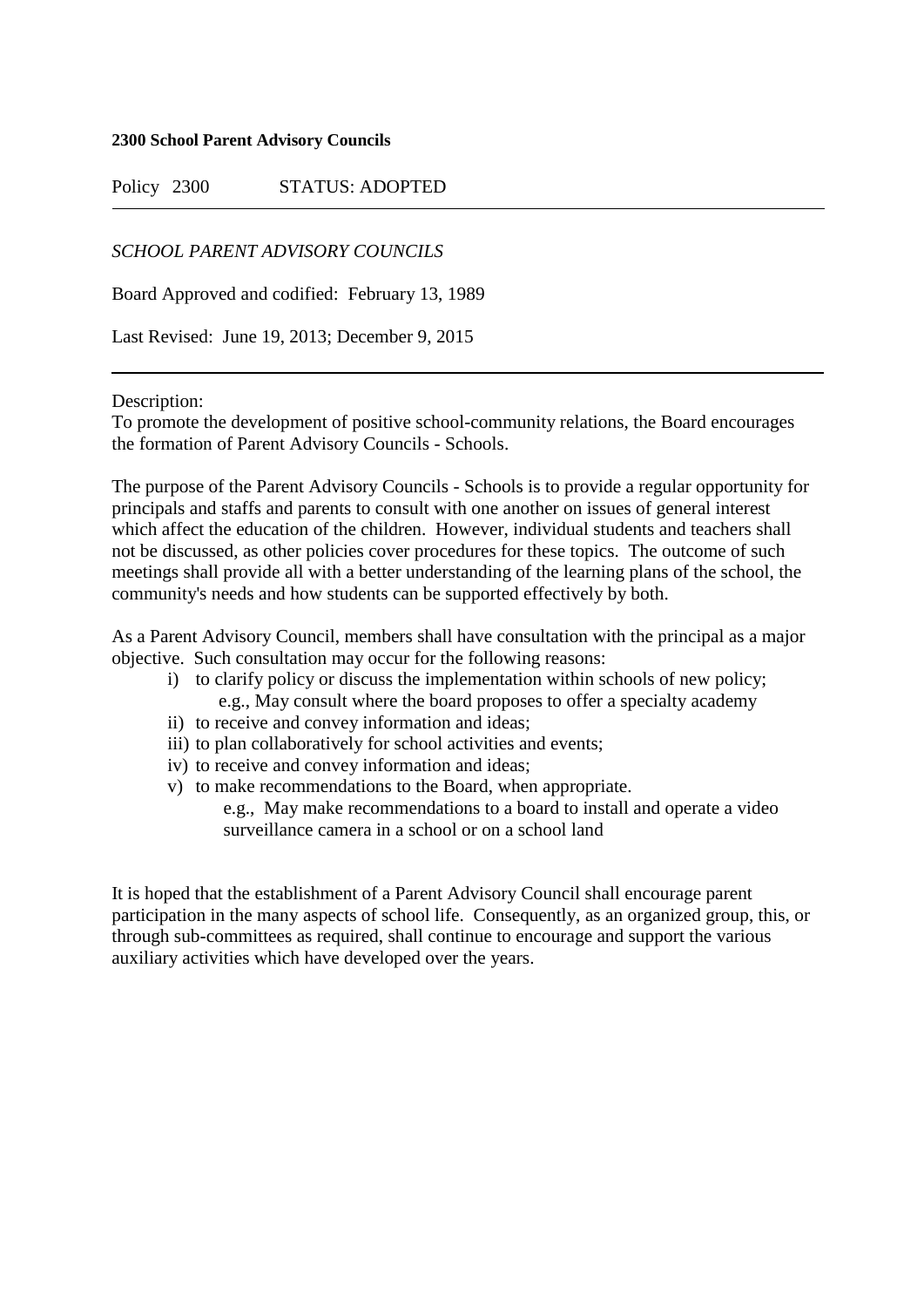## *SCHOOL PARENT ADVISORY COUNCILS*

Board Approved and Codified: February 13, 1989

Last Revised: June 19, 2013; December 9, 2015

#### Description:

### **Parent-Advisory Councils**

The Board recommends that the organization and operation of a Parent-Advisory Council reflect the guidelines below. The Board realizes that a school may have to adjust these guidelines to reflect the needs of the school.

## **Organization and Procedures:**

- 1. Each year, where a Parent Advisory Council School does not exist in a school, the principal shall advise parents of the opportunity to form an advisory group, and to outline the concept.
- 2. The Parent Advisory Council School shall consist of two parts:
	- i) A Parent-Advisory Council executive consisting of the President, and other members as shall be required.
	- ii) The general Parent-Advisory Council includes all parents with children in attendance at the school.
- 3. The executive will be elected early in the school year at a general meeting of the parents called by the administrative officer.
	- i) The general meeting shall be called for this purpose, although the elections may be combined with another school activity.
	- ii) Normally, the election of the executive shall take place by September 30th, unless some other date is established to facilitate continuity and transition.
	- iii) The Parent Advisory Council shall determine the size and membership of the Executive to meet the purposes and needs of their school.
	- iv) The chairperson of the Parent Advisory Council shall be a parent of a student within the school.
- 4. The staff of the school shall be encouraged to appoint a representative to the Parent Advisory Council who shall be an ex-officio member.
- 5. The student body of each school shall be encouraged to appoint a representative to the Parent-Advisory Council who shall be an ex-officio member.
- 6. The Principal or Vice Principal shall be an ex-officio member of the Parent Advisory Council.
- 7. The Parent Advisory Council must make bylaws governing its meetings and the business and conduct of its affairs, including bylaws governing the dissolution of the council.
- 8. The PAC should practice sound accounting and internal control procedures.

## **Meetings:**

- 1. The Executive shall determine the date and time of its regular monthly meetings.
- 2. Meetings shall be open to all parents and interested members of that school community.
- 3. Parents shall be notified through newsletter or on the school website of all meetings and agenda topics.